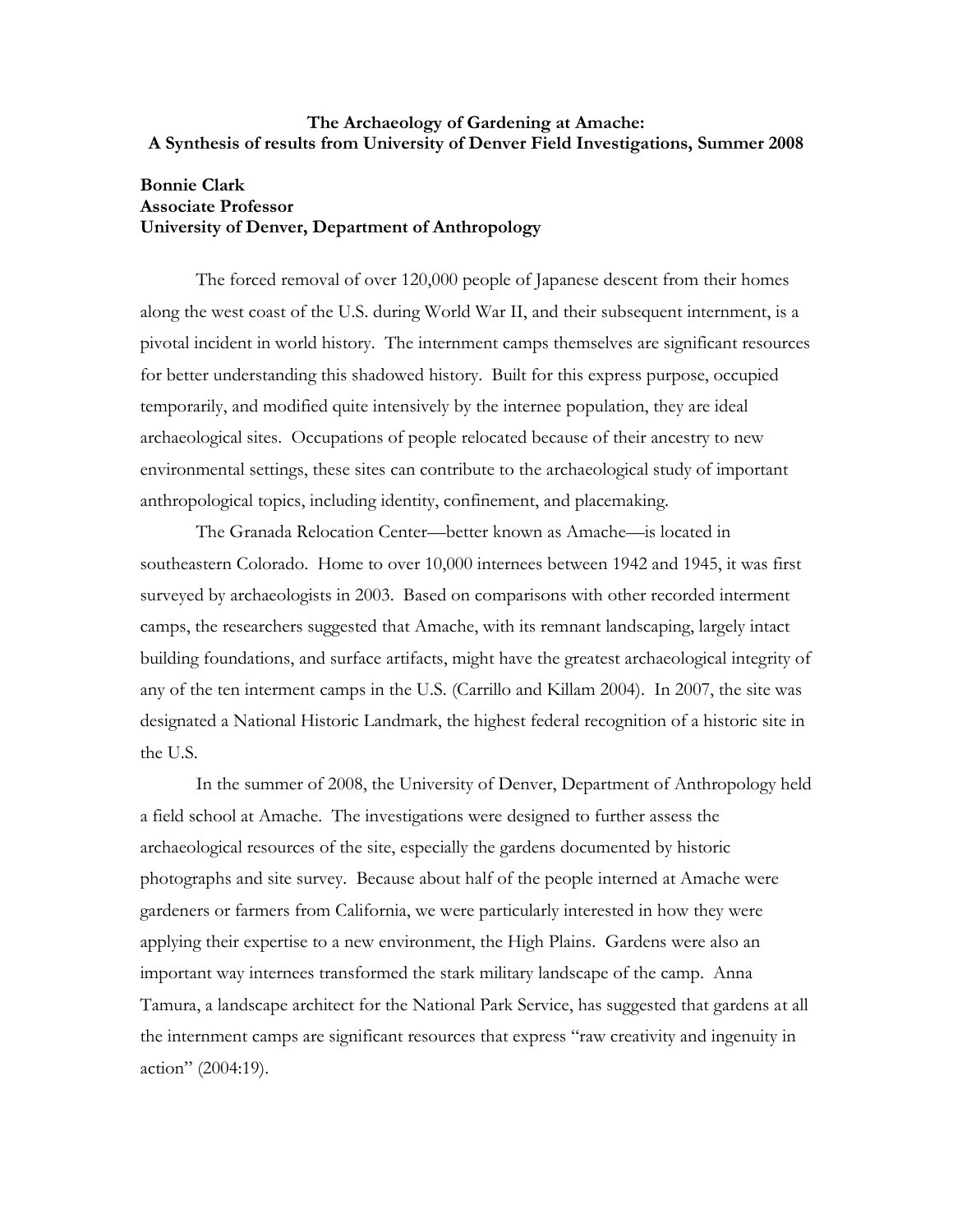The garden features at Amache tend to fall into three types: ornamental, vegetable, and entry gardens. In 2008, we investigated at least one of each type. The ornamental and the vegetable garden we studied were located in barracks blocks, the occupational areas of the camp. We also investigated a pair of entry gardens in the barracks block that was pressed into service as the elementary school. Historic documentation indicated these gardens were designed and created by the children of the school.

These locations were subjected to ground penetrating radar (GPR) survey, which confirmed the presence of features with hardscaping and suggested they had good integrity (Figure 1). The GPR results in the location of the vegetable garden, however, were inconclusive. Each identified garden was also sampled for soil chemistry analysis. During the field school, we carefully excavated a portion of these four gardens, following standard protocol for garden archaeology (Currie 2005). Soil was sampled from each stratum, as well as from the fill of internal garden features (such as planting holes). These samples were floated and their contents analyzed for macrobotanical remains.



Figure 1: Ground Penetrating Radar plan view of one of the two oval garden beds in Block 9L. Line points to exterior wall. Bright green reflection is a partially buried stepping stone.

## *Results*

The Japanese garden has been of interest to both Westerners and those of Japanese ancestry for a very long time (e.g. Conder 1893; Ishimoto and Ishimoto 1968). Typically characterized by asymmetrical design and the use of natural materials, Japanese gardens are often seen as a respite from the modern Western world (e.g. Street and Stevenson 1916).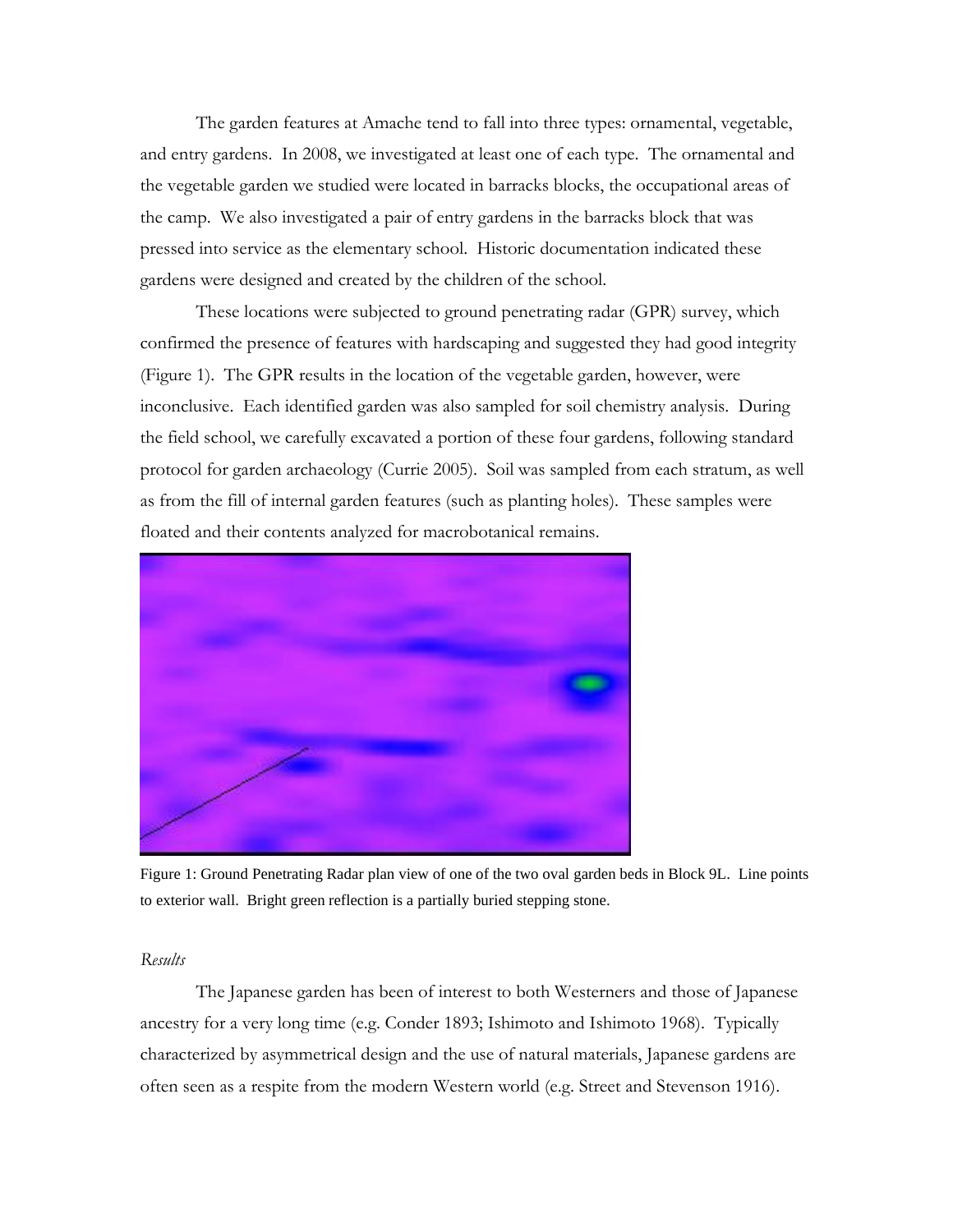Yet as Kendall Brown so cogently argues, even the most "traditional" Japanese-style gardens in the United States are Japanese American artifacts, serving as a bridge between the two worlds. Those who designed, built, and maintained them were simultaneously looking back to Japan, but forging places and identities within America. Although many designers strictly adhered to tradition, others created more visibly hybrid gardens, "adapting Japanese design to the culture in which they lived" (Brown 1999:13).

In 2008 we tested one of a pair of oval beds that once held an ornamental garden (Figure 2). Whoever designed the Block 9L garden features was anything but traditional. There is an almost unnerving symmetry in the design. Each bed is a precise oval of exactly the same size. Directly on the centerline of the bed we identified the remains of a tree that had been planted there. Rather than a stone retaining wall, the material is concrete block scavenged, or more likely stolen, from stores of camp construction materials. Each block was carefully split into three portions and laid in a way that disguises the defining features of the block—its circular center holes. Without rather close inspection, the pieces appear to be carefully quarried basalt blocks, a material that would have been familiar to any gardener practicing in California.



Figure 2: Ornamental Garden during excavation, Block 9L. DU Amache, Summer 2008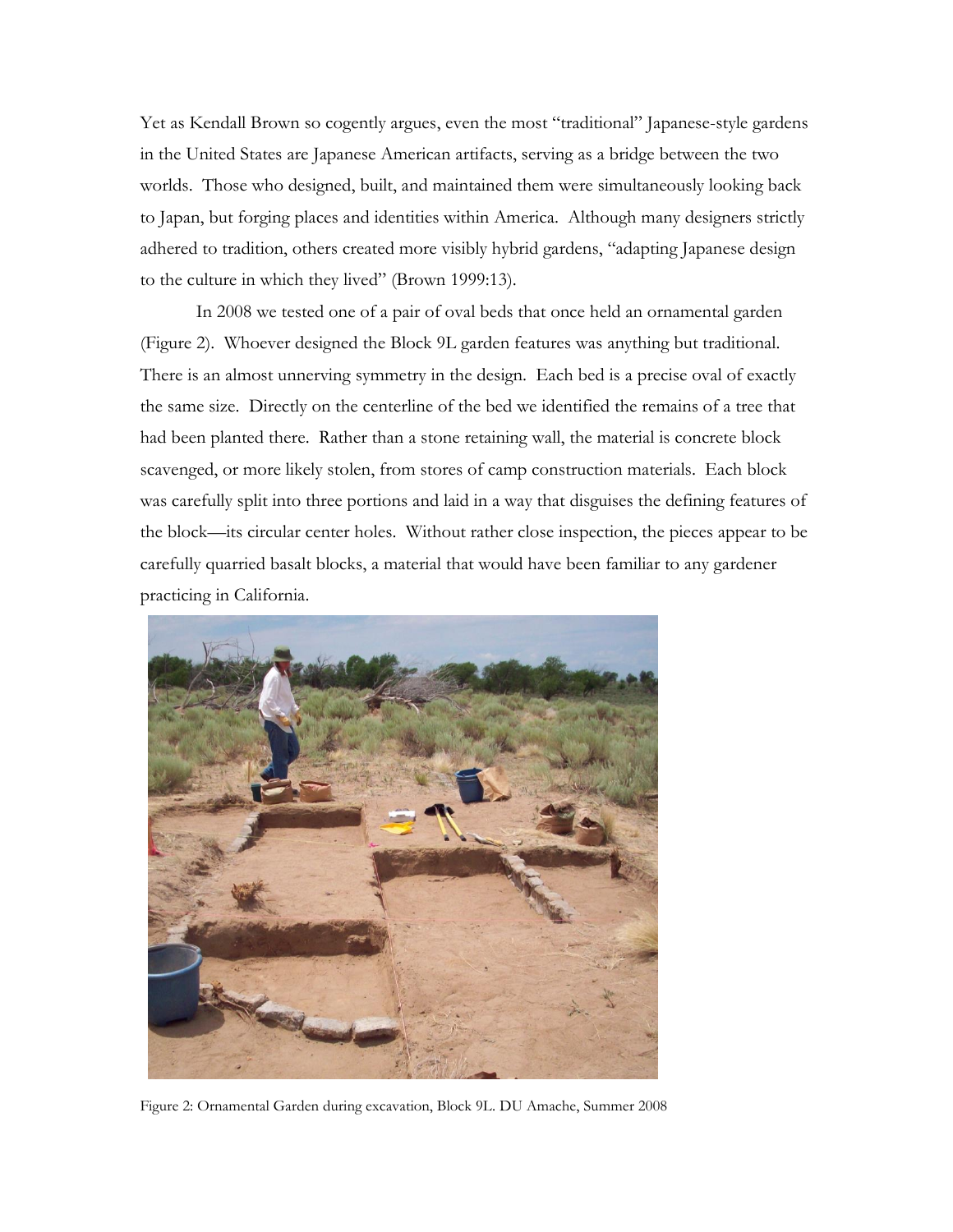Despite what appears on the surface to be a very Westernized design, whoever created this garden was still informed by Japanese landscape principals. One of the most influential of these is *shakkei*, which literally translates to "borrowed scenery." For example, many of the gardens at Manzanar are sited to draw the eye to particular mountain peaks (Helphand 2006:184). On the High Plains, the location of Amache affords fewer such opportunities. Still, the site is on a terrace above the Arkansas River and in a few locations, one sees the trees that line the river bank. To the northeast also lies the small town of Granada, a view you can see from 9L because the block juts out east of all the other barracks blocks. Although not as majestic as the Sierra, the borrowed scenery at this Amache garden would have been reassuringly civilian. The importance of places that provided respite from the internment camp landscape is hard to overstate. Jeanne Wakatsuki Houston recalled that in the Manzanar gardens, facing away from the barracks, you could "for a while not be a prisoner at all" (Houston and Houston 1973:72).

The plant remains recovered from the ornamental garden are likewise intriguing. We recovered enough of the tree to identify it as *Ulmus parvifolius*, or Chinese Elm. Near the planting hole we identified a square stain in the soil that was likely a stake. We also recovered a length of copper wire, a rare material during the war that was likely procured with some stealth. These remains suggest the tree was being trained. That Chinese Elms are a popular choice for bonsai, makes this suite of data particularly suggestive. We also recovered seed of the *Portulaca* or purslane only in the samples from the oval garden. This strongly suggests that a *Portulaca*, a weedy plant found around the world, may have been "deliberately grown as a ground cover for the garden feature, being a drought-tolerant, attractive choice for such a purpose…*Portulaca* does not seem to have tremendous significance in Japanese gardening traditions, but as abundantly evidenced elsewhere, Amache internees were adept at substituting or being inventive with local materials, including plant materials" (Archer 2009:5)

 Research in two of the school area entryway gardens indicates that placemaking through gardening was not confined to the *Issei*, or first generation, of Japanese in the U.S. A number of historic records document the landscaping of the barracks block that was converted for use as the elementary school. Like the rest of the camp it had been denuded of all vegetation during construction. For the most part, the soil in the camp is very sandy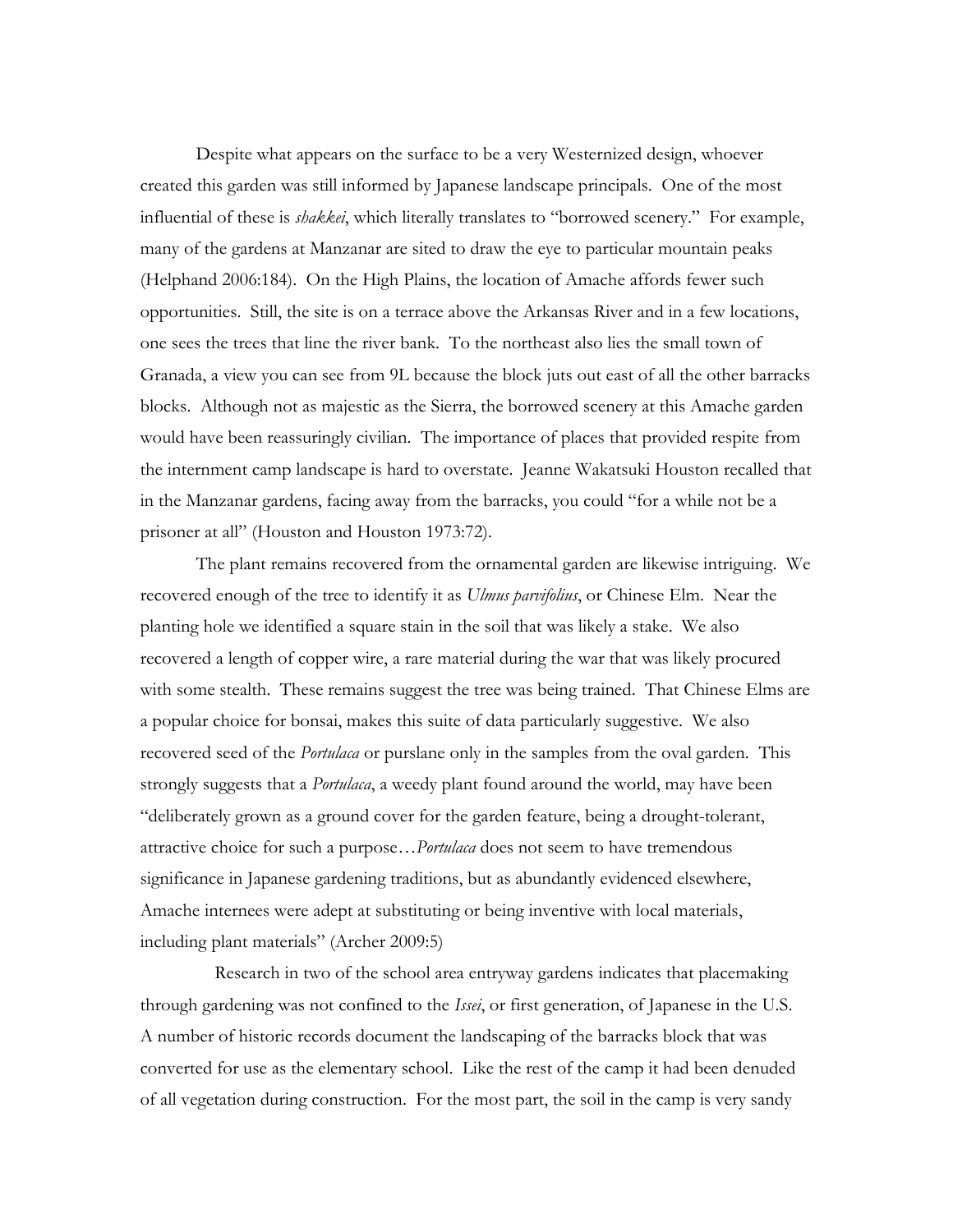and once freed of its native vegetation was a wind-blown nightmare. As the Principal of the Amache school wrote in an education journal, "passage from room to room, to library, office, or lavatory, could be attained only by stepping out in the periodic fury of dust and sand" (Dumas and Walther 1944:40).

The children of Amache were no doubt either aware of or recruited into the camp landscaping projects of the older generations. Those who landscaped with their families were likely among the children who approached the school administrators with the suggestion that the school also be thus transformed. In fact fifty children submitted landscaping plans for the school (Dumas and Walther 1944). The 2008 intensive survey in the school block suggests a similarity in the size, placement, and boundary hardscaping of the individual beds. The edges of almost all the beds were delineated by limestone likely quarried from an outcropping near the northwest guard tower (Figure 3). We excavated units in two beds that flanked a doorway of one of the barracks used as a classroom. This pair of beds were approximately the same size and both bounded by limestone outlines. However, excavation revealed that the children who designed and built them put into place quite different kinds of schemes. One of these beds was landscaped with consistently sized gravel that almost certainly came from the banks of the Arkansas River, about three miles to the north of camp (Figure 4). The adjacent bed had no gravel at all. From one bed we recovered ornamental morning glory seeds (*Ipomoea*), but none from the other.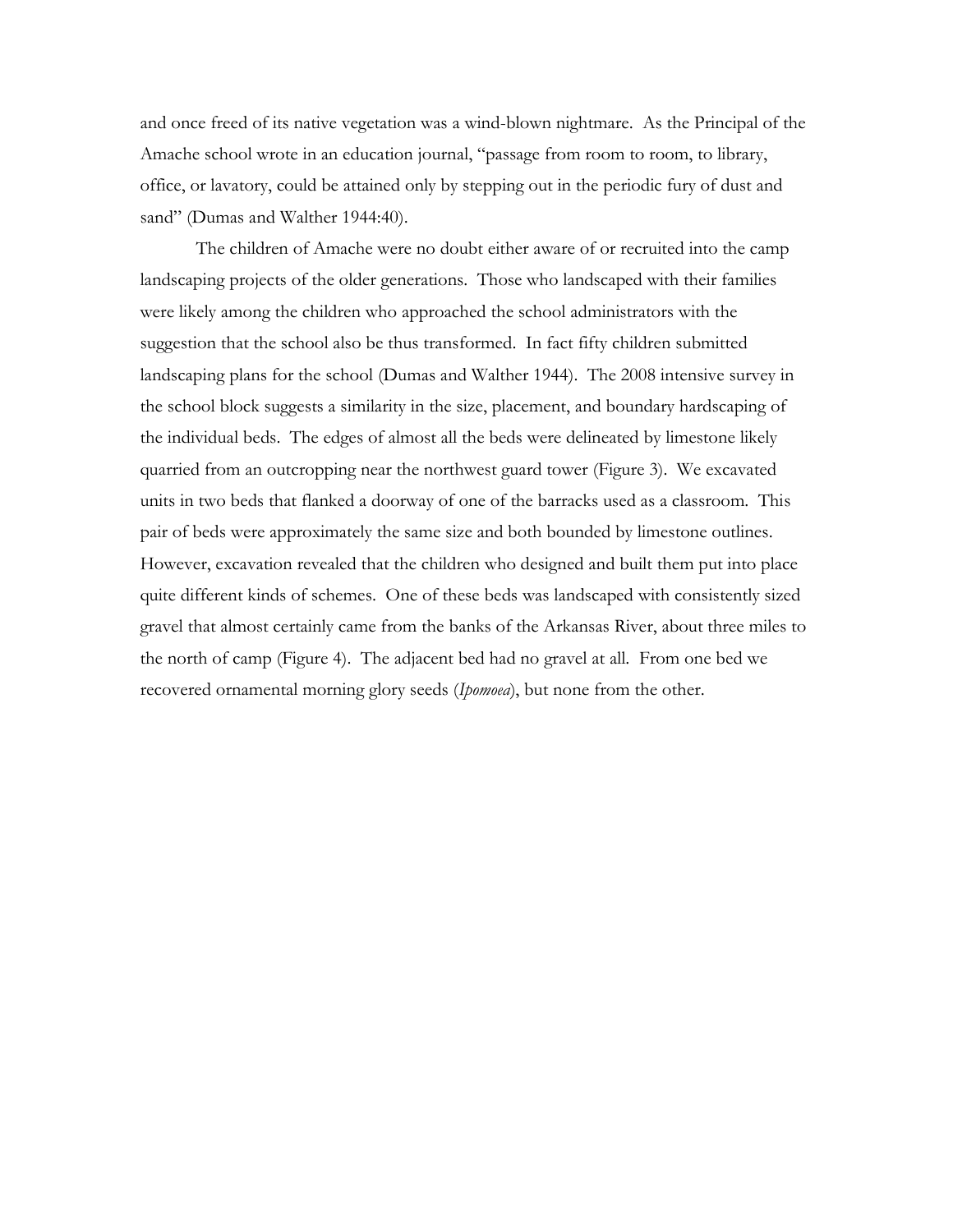

Figure 3: Photograph of young elementary school children landscaping outside of their classroom. Note the limestone border of both visible beds. Photograph by camp photographer Joseph McClelland.



Figure 4: Entry garden at school with gravel layer visible through most of unit. DU Amache, Summer 2008.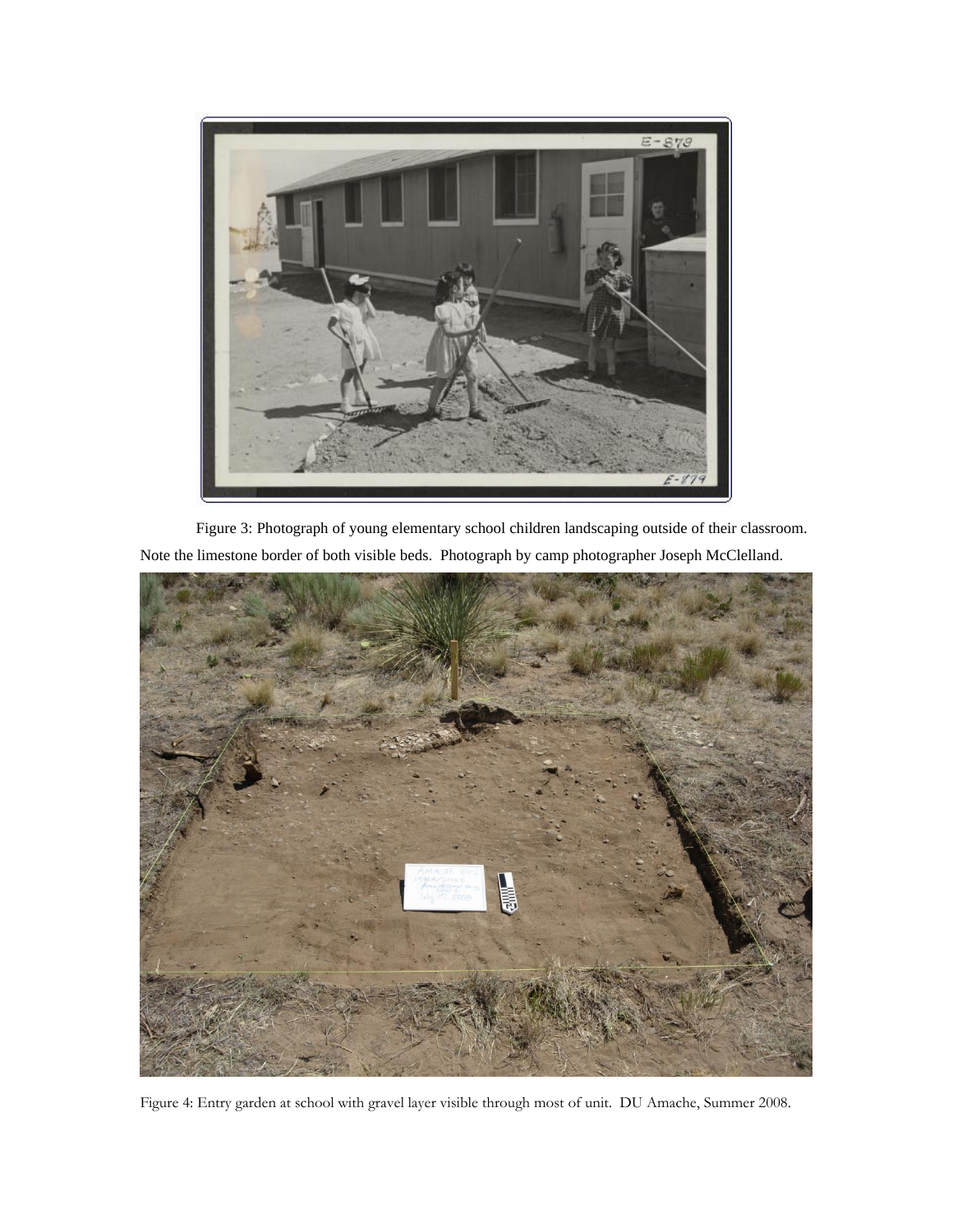One of the photographs that accompany the period education journal article shows a young white woman and a line of little Japanese girls standing along the edge of a prepared bed. The caption reads, "The teacher shows one of the little girls how to scatter seeds" (Dumas and Walther 1944:41). The very different beds revealed through excavation suggest that some of these Japanese American children had learned quite a good deal about transforming the land from their parents and were applying that knowledge to the arid setting of the camp in very different ways. Thus, the physical remains of the camp highlight the overwhelming paternalism of the official records of this activity. Any child of a parent involved in farming or gardening was likely to know at least as much, if not more, than their teachers about how to undertake this project.

Vegetable gardens at Amache were consistently called victory gardens, whether they were the more typical barracks area gardens, or those areas of the surrounding agricultural fields set aside for students. Some of our best photographs of victory gardens were taken from the watertower on the southeastern corner of the camp. These photos document how the gardens of the adjacent block 12K evolved over time. One of those gardens was chosen for study because we could firmly connect the garden to its original location in the block. Unfortunately, this garden yielded no definitive macrobotanical evidence of what had been grown there. We did, however, recover evidence of some of the strategies employed by those who gardened this plot.

We recovered many pieces of small diameter white tubing, which likely was associated with how this garden, or individual plants within it, was watered. Our excavations also revealed an alignment of moderately circular features consisting of finely textured sediment that was much darker than the surrounding matrix. A return to the historic photographs with an eye to interpreting these features revealed a line of plant pots running through the garden (Figure 5). When these were watered, moisture escaped through the bottom drains of the pots taking some of the darker, richer soil in the pots with it, which was the archaeological marker of this practice, along with fragments of terra cotta pots. Without the excavation data, it is unlikely that we would have been able to identify pots in the photograph. Soil chemistry analysis did not suggest that the soil in the garden as a whole had been amended, but these features show that the gardener(s) were strategically using pots that held better soil for some plants.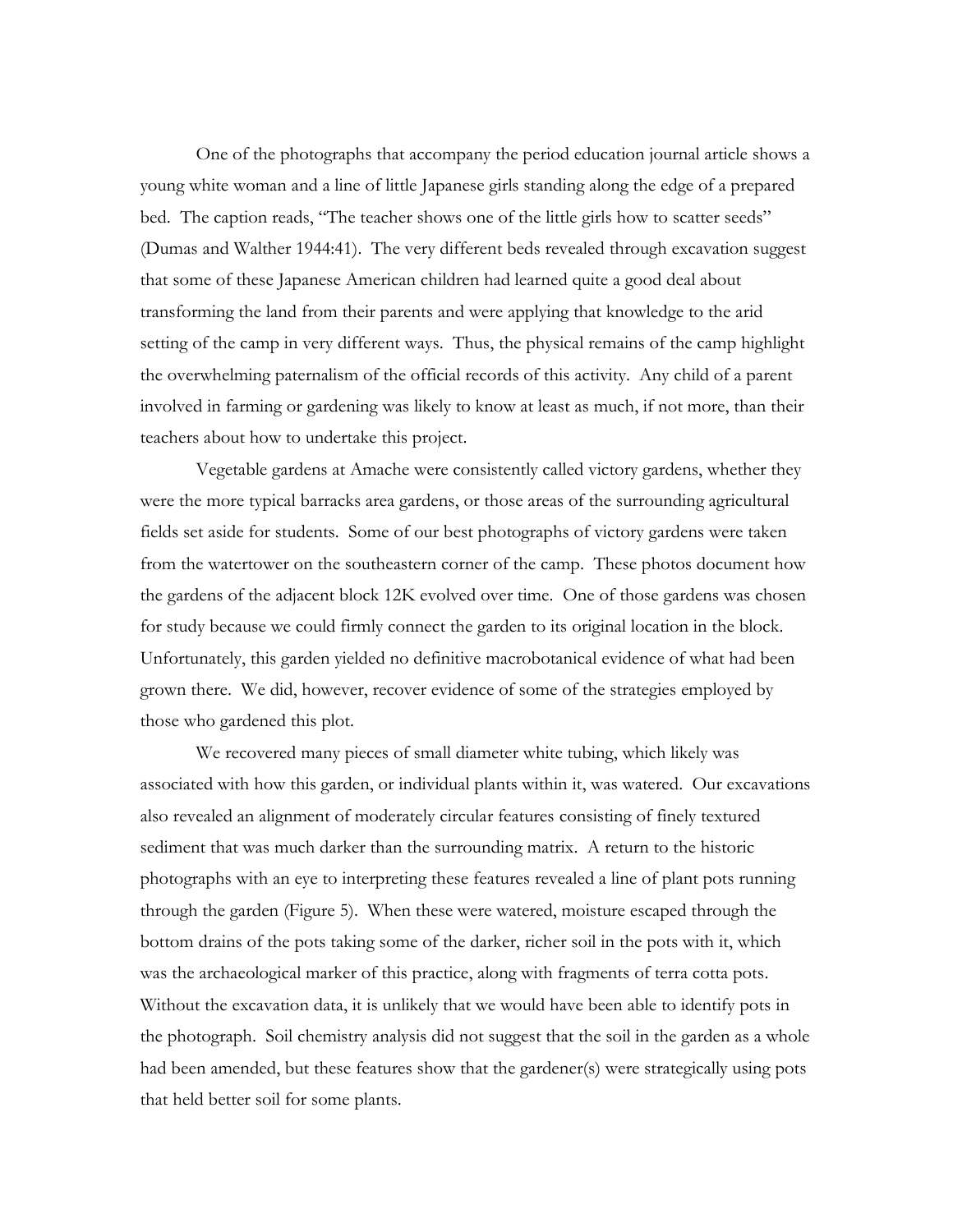

Figure 5: Historic photograph of Block 12K and victory garden excavated in 2008. This image captures the line of plant pots found during excavation. They are just to the right of the barrier that splits the garden in half. Photograph courtesy of Tim Abe.

Although gardens at other internment camps have been studied by landscape architects (e.g. Helphand 2006; Tamura 2004) and even excavated by archaeologists (e.g. Noah 1999), the Amache project is the first to examine the soil chemistry and archaeobotany of these gardens. As such, the 2008 investigations were a pilot to assess the broader data potential of such features, one which was largely successful. Analysis of the soil chemistry indicated a significant difference in soil carbon in the ornamental garden. This suggests that the gardener(s) amended the poor, sandy, native soil. Archeobotanical recovery was good in the ornamental and entry gardens (Archer 2009). Analysis revealed that internees procured some trees and plants commercially, but they also appear to be transplanting local species, as well. Excavations in the entry gardens show that the children who created them employed different landscaping strategies, suggesting generational understanding of the Japanese dooryard garden tradition of which the entry gardens are an example (Helphand 2006). Finally, although the macrobotanical data from the vegetable garden was disappointing, by using the careful strategies of garden excavation, we were able to recover evidence of strategies pursed by Amache's gardeners to compensate for the horticulturally poor environment of the camp.